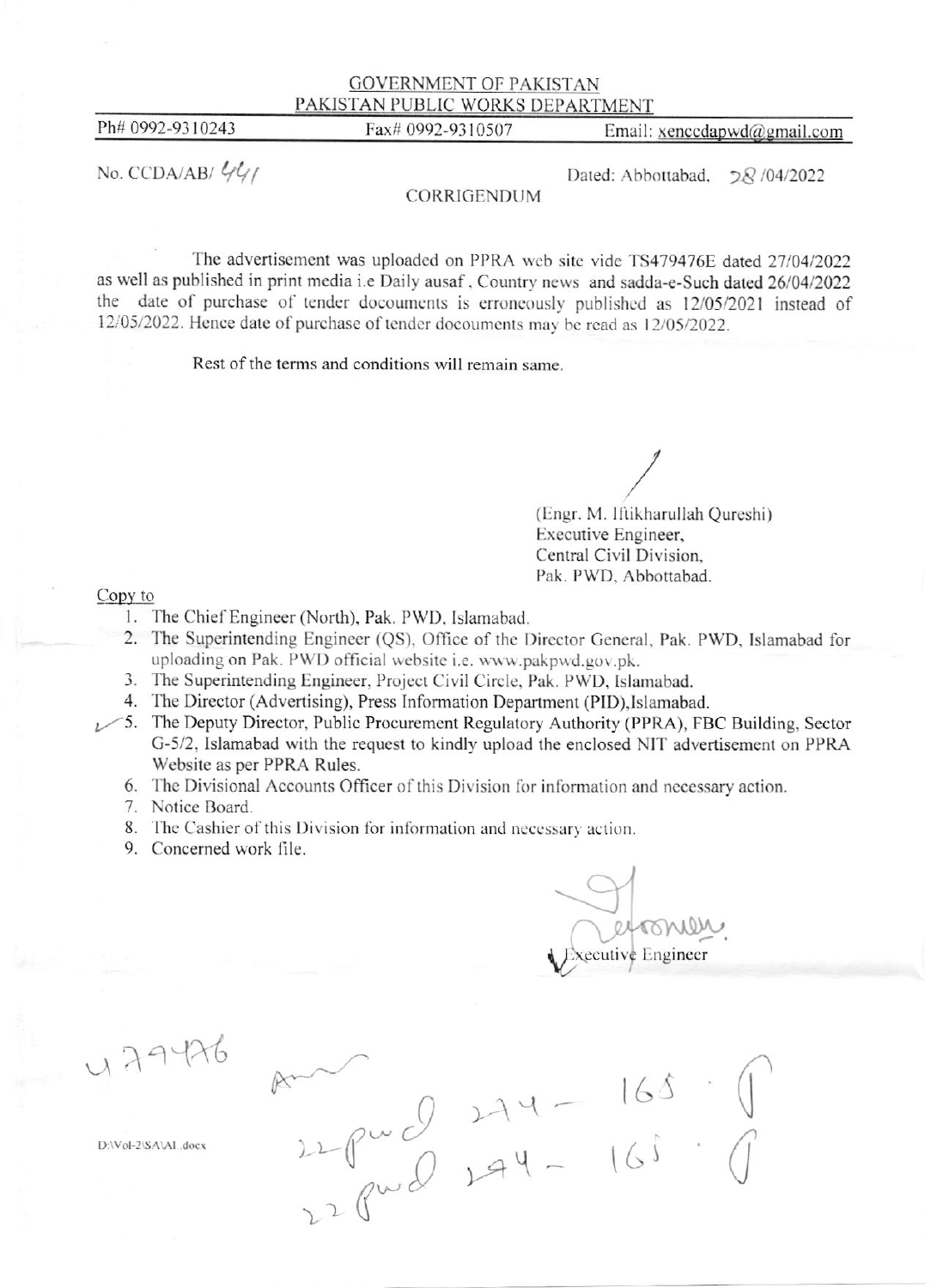## **GOVERNMENT OF PAKISTAN** PAKISTAN PUBLIC WORKS DEPARTMENT **INVITATION TO BID**

Pakistan Public Works Department, an attached department of M/o Housing and Works invites sealed bids (technical and financial) on the basis of "Single Stage Two Envelope Procedure" and on percentage rate basis for execution of the works tabulated hereunder, from the eligible contractors /firms duly enlisted/registered with (PEC) in category of C5 and above with relevant field of specialization, and registered with Income Tax and Sales Tax Departments and who are on Active Taxpayers List of the Federal Board of Revenue.

| S.<br>No.      | Name of Work                                                                                                           | Amount put to<br>tender | <b>Earnest Money</b> |
|----------------|------------------------------------------------------------------------------------------------------------------------|-------------------------|----------------------|
| 1.             | Construction/widening of Black topping road from<br>kund to pazang Tehsil allai District Battagram<br>(Phase-I)        | 16,988,832/-            | 981,500/             |
| $\overline{2}$ | Construction/widening of Black topping road from<br>pazang to sakar gah Tehsil allai District Battagram<br>(Phase-II)  | $16,935,941/-$          | 980,000/-            |
| $\overline{3}$ | Construction/widening of Black topping road from<br>sakar gah to tandol Tehsil allai District Battagram<br>(Phase-III) | 17,063,161/-            | 981,500/-            |
| $\overline{4}$ | Construction of jeepable road paimal to largam<br>kando kaney Tehsil and District Battagram                            | 15,339,285/-            | 653,000/-            |
| 5              | Construction of jeepable road gangwal to lary kas<br>wadi chorh Tehsil allai District Battagram                        | 30,638,816/-            | 1,306,000/-          |
| 6              | Construction/widening of Black topping road from<br>babb khawar to banna Tehsil allai District Battagram               | 14,159,530/-            | 812,000/-            |
| 7              | Construction/widening of Black topping road from<br>Battagram to shimlai hill Tehsil and District<br>Battagram         | 12,811,566/-            | 733,500/-            |
| 8              | Widening/Construction of Road from Batkanala<br>(Chappri) to Harlan District Abbottabad.                               | 28,019,252/             | 1,297,000/-          |
| 9              | Construction of Premix Road from Batkanala<br>(Chappri) to Harlan District Abbottabad.                                 | 30,015,852/-            | 1,681,000/-          |

Complete set of Bidding documents, containing detailed terms and conditions, etc. can be purchased by the interested/eligible constructors/firms during office hours latest up to 12/05/2021 on cash payment (non-refundable) of Rs. 2,000/- from office of the Executive Engineer, Central Civil Division, Pak. PWD, Abbottabad on written application over the firm's letter head.

## **Terms and Conditions:**

- The application for each individual work must be accompanied by attested copies of CNIC of  $1$ owner (s) of firm, valid registration with PEC in relevant category/specialization renewal up to 30/06/2022, a certificate from Inland Revenue Department/FBR showing the firm's valid Income Tax registration and documentary proof of its presence on (ATL) and being e-filer, NTN validity certificate along with its date, and partnership deed in case of partnership or affidavit of owner declaring himself the sole proprietor of the firm, whichever is applicable, otherwise bidding documents will not be issued on the grounds of the application being incomplete and non-responsive.
- An undertaking, duly authenticated by Oath Commissioner, on judicial stamp paper of Rs. 100/- to  $2$ the effect that the firm is neither involved in any litigation/arbitration with, or abandoned any work in any Government department including Pak. PWD, nor blacklisted as a result, should be provided with application, otherwise bidding documents will not be issued being non-responsive.

22 pwd 274 - 165. P